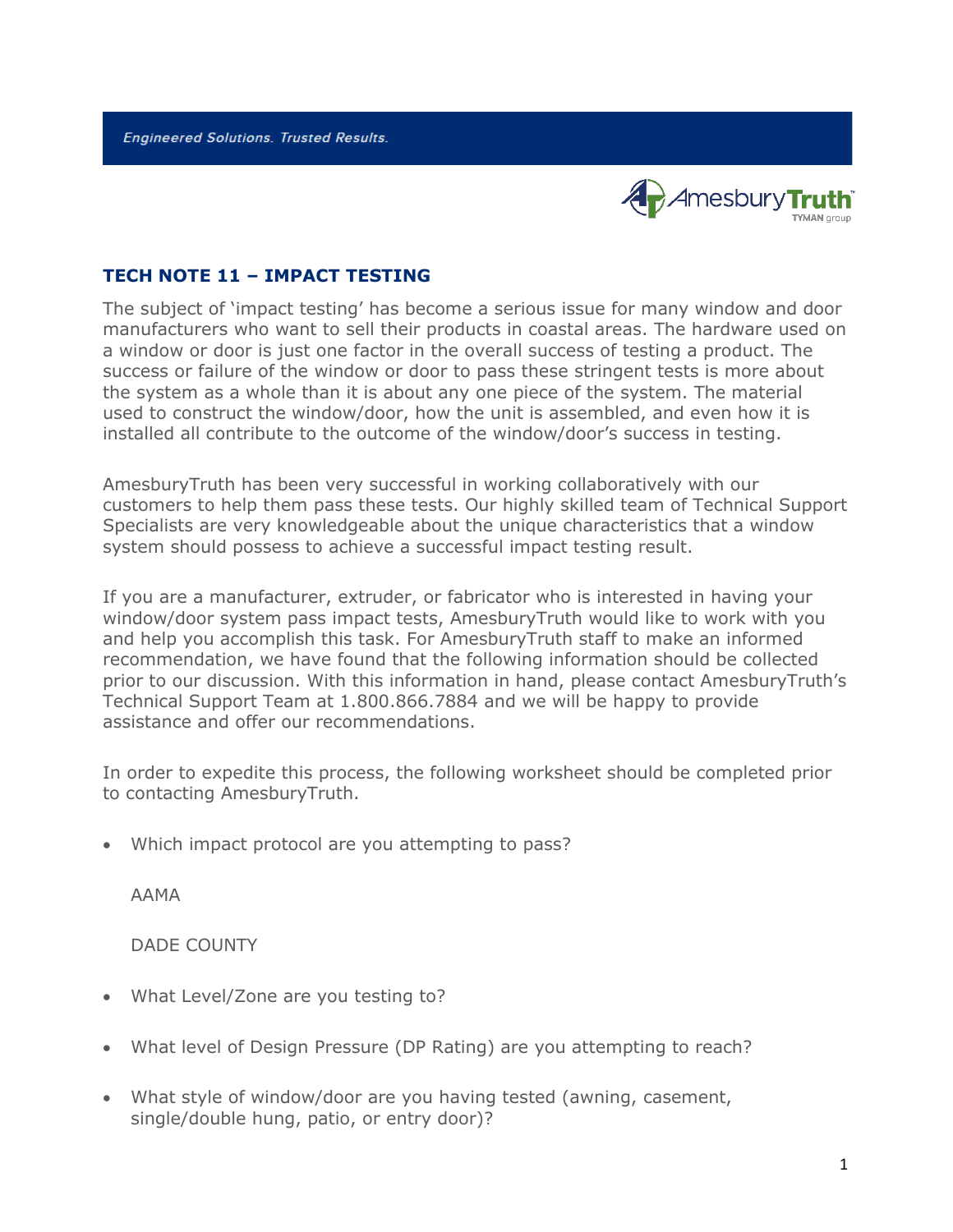• What is the material your window/door is constructed off (wood, vinyl, aluminum, fiberglass)?

An interlock in the profile design of a single/double hung window has proven to be critical in the success of this style window during these tests – does your window incorporate an interlock in the profile design?

In the case of PVC or fiberglass, are you willing to modify your profile design to accept inserts/stiffeners which have been determined to be a very successful and economical means of helping a design to achieve the desired test results?

• What size window/door are you having tested?

Because of the heavier sashes encountered in Impact units sash sag becomes an issue in casement windows that may not have seen sash sag issues before. Good sash sag prevention per AmesburyTruth's Tech Note #3 is recommended.

NAFS Load tests (ANSI/AAMA/WDMA 101/I.S.2/NAFS-02) With the heavier sashes encountered in impact units, hardware load tests become an important issue with the hardware combinations and sash weights being balanced in order to be able to pass these requirements.

Damage during shipping becomes an issue, good shipping blocks are required in order to prevent damage to hardware components due to sashes shifting during transport and handling.

- Has your window/door system already been tested, and if so, what was the outcome of the tests? At what point in testing did any failures occur? What was determined to be the weakest link in the system?
- What are you currently using for window/door hardware? Specifically, in the case of a window, we need to know the types of operators, locks/keepers, hinges, and snubbers that are currently being used.
- Are you considering stainless steel hardware or steel hardware for your window system?
- Are you open to changes in the window/door systems manufacturing process (i.e., tooling) which may provide alternative options for hardware choices?
- How do you plan to install the window/door, and are you open to alternative suggestions if they will help the system pass the tests?